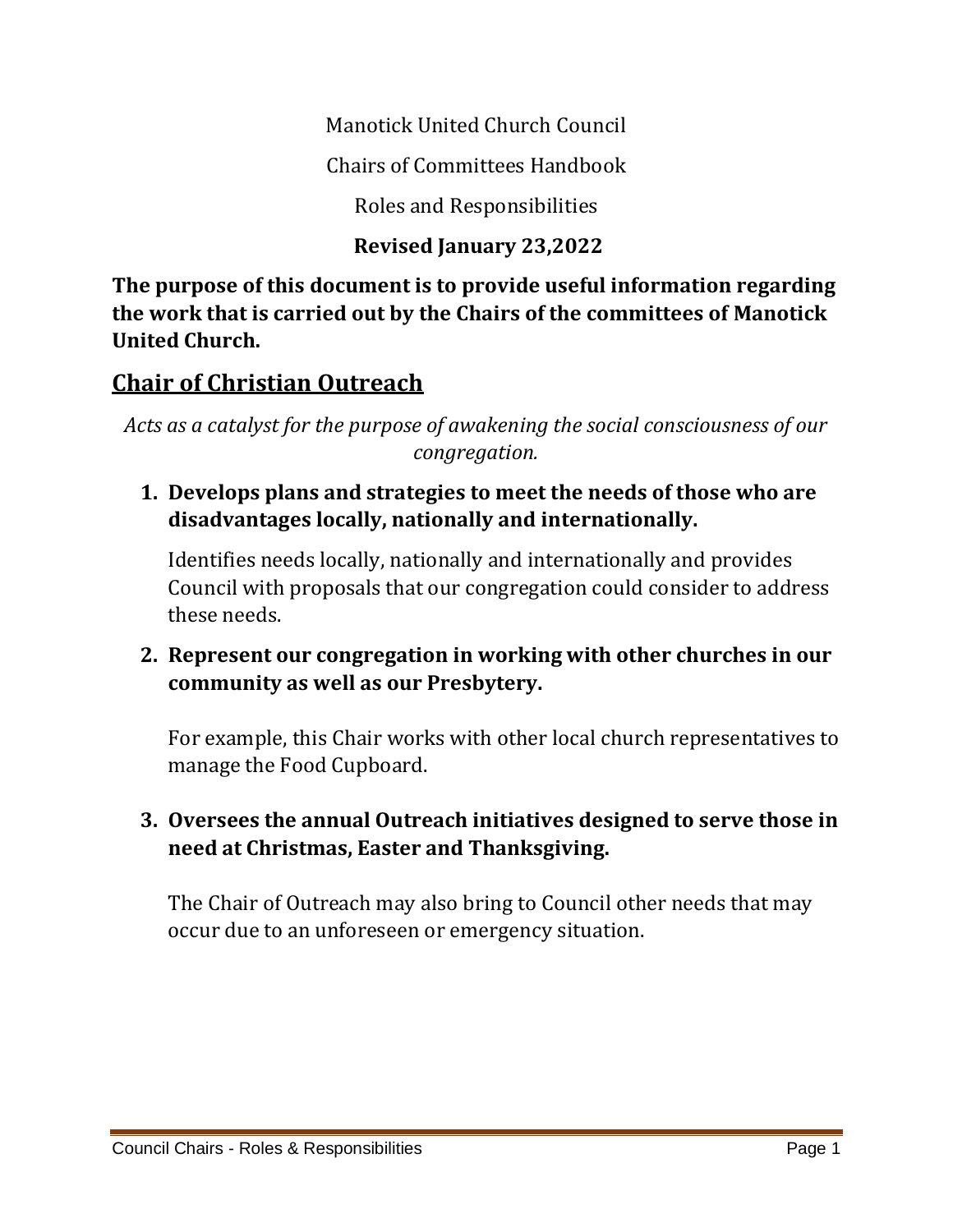# **Chair of Discipleship**

*Encourages and supports people of all ages to grow in their understanding of our Christian faith.*

## **1. Plan and oversee the total Christian Education program for all ages.**

Remains informed about developments in curriculum, policy and program resources for the Christian education of persons for whom the Congregation is responsible.

### 2. **Sunday School:**

Organizes, supports, and provides resources to the Sunday School staff. This includes selecting appropriate curricula as well as teaching aids such as library and audio-visual materials.

## 3. **Inter-generational Learning:**

Provides opportunity for inter-generational learning and sharing through such activities as Mid-week and community activities, Bible Study, Prayer Groups, Youth Groups, Camp Awesome and other activities/events designed to bring members of the congregation into a closer relationship with God.

### 4. **Confirmation Classes:**

Work with ministry personnel and the Membership Committee to provide confirmation classes as required.

### 5. **Candidates for the Ministry:**

Encourages and recommends suitable candidates for the Ministry.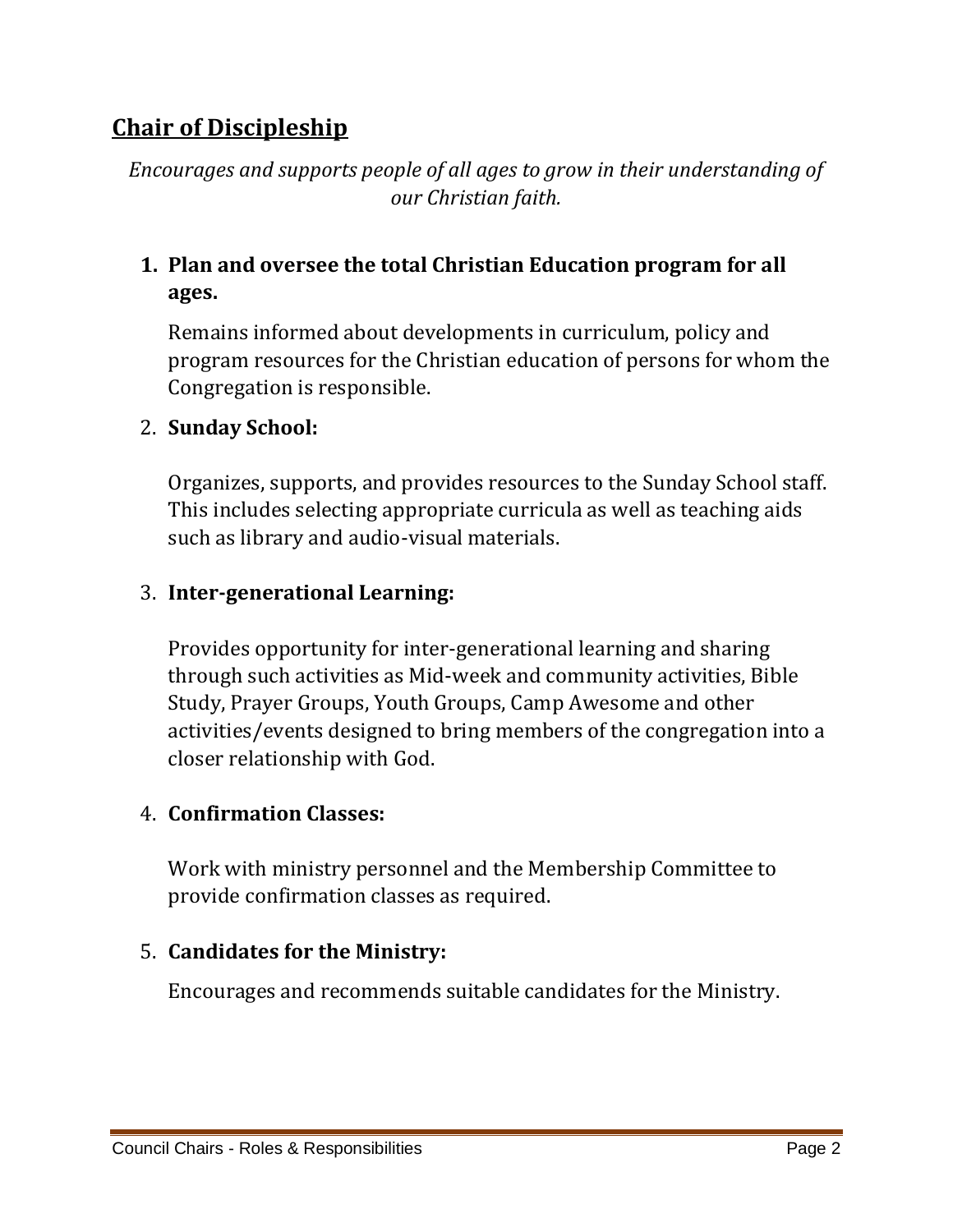# **Chair of Fellowship**

*Promotes the welcoming of all persons, caring for one another, and helping individuals.*

## **1. Pastoral Care and Oversight:**

In collaboration with the minister, arranges for pastoral care visitation on a regular basis, including the oversight of our Friendly Visitor program. This includes providing "Christmas Cheer Baskets" and other niceties as required throughout the year.

## **2. Reaching out to people in the community who have no church connection or are new to the area.**

This Chair oversees advertising in the local newspapers, the church website, the church sign and other media.

## **3. Maintains the Rolls of Manotick United Church:**

This includes the Family File, Membership List, recording of Baptisms, Marriages, Burials and admission of persons into full membership by transfer or profession of faith.

### **4. Opportunities for Fellowship:**

This Chair oversees the organization of Coffee Time as well as other social events designed to provide an opportunity for members to socialize.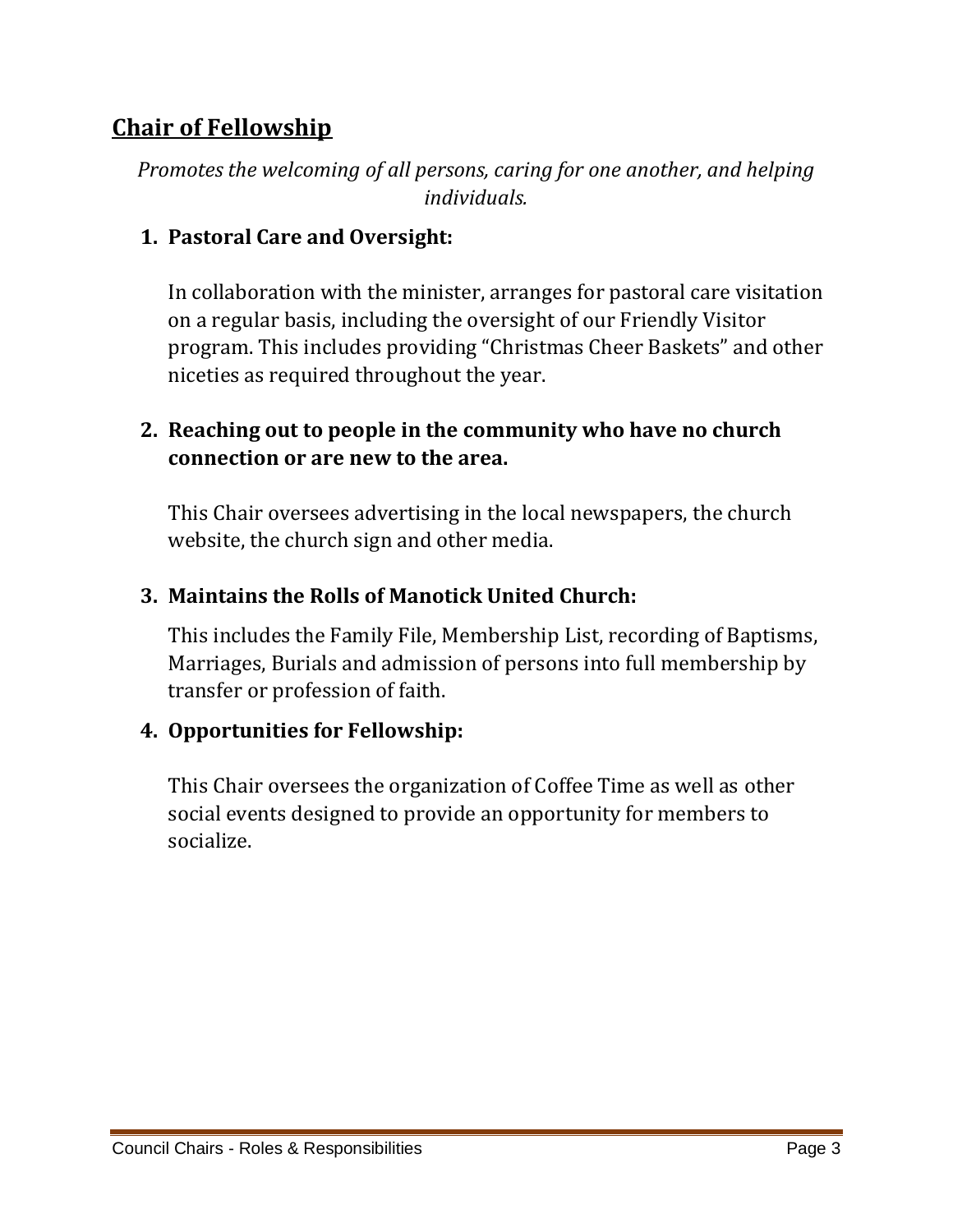# **Chair of Ministry and Personnel**

*Consults and provides support for all staff of our Pastoral Charge.*

- 1. Reviews the working conditions and remuneration for the staff and makes appropriate recommendations to Council as required.
- 2. Manages the relationship between and among staff with respect to their responsibilities and authority.
- 3. Consults with staff regarding plans for holidays and continuing education.
- 4. Reviews and evaluates the effectiveness of staff as those persons and positions relate to our mission.
- 5. Reviews regularly the responsibilities of staff and recommends revisions to position descriptions as required.
- 6. Receives from Ministry Personnel a current vulnerable sector (level 2) police record, at the expense of the Ministry Personnel, no later that the completion of each 6 year period.

# **Chair of Music**

*Works with the minister and Music Director to provide support and direction to the music ministry.*

- **1.** Ensures that procedures are in place so that there is appropriate music that blends with worship services.
- **2.** Arranges for music supply when the Music Director is not available.
- **3.** Provides the resources required to support the music ministry.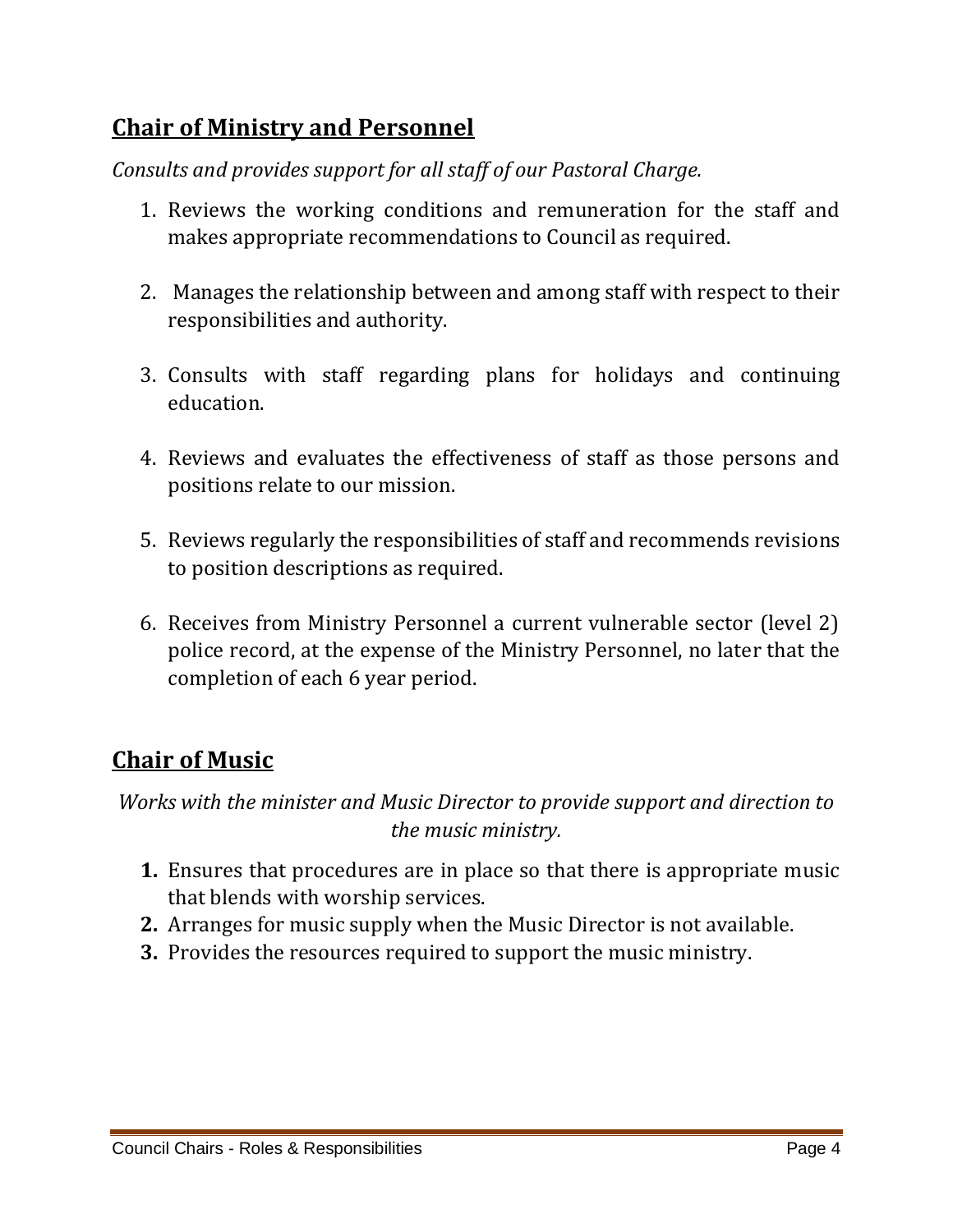## **Chair of Property**

*Oversees the care and maintenance of church property to ensure that the building and grounds are safe, clean and well maintained.* 

**1. Custodial Care:** The Chair of Property oversees the work of the custodians on behalf of the Council.

Shirley and Ernie Todd: [shirleytodd@bell.net/](mailto:shirleytodd@bell.net/) cell: 816-6665/ home: 613-692-2108

Approximate times for working in the building:

### **Sunday**

Early evening put chairs away, check washroom upstairs. Put children's tables away vacuum downstairs rug and check washrooms and garbage. If there is a real mess or spill will clean or wash wooden floor. If there has been a meal would wash kitchen floors.

#### **Monday**

Early afternoon downstairs check after the rentals, clean rug and

washrooms. Put out any food garbage. Wash kitchen floor as needed.

If in winter there is a wet mess in the entrance from the rentals will wash floors.

Usually check in office for garbage.

Building is now ready for the AA group rental in the evening.

#### **Tuesday**

Usually come in around 2:00 pm to clean upstairs including vacuum, wash floors, do washroom, clean pew area.

Vacuum downstairs area, put out any garbage, check washroom.

Check for garbage in office.

#### **Wednesday**

Check office garbage.

#### **Thursday**

Sometimes around 10:00 am to get garbage ready to go outside. If I don't make it then I will be in around 3:00 pm to get all the garbage and recycle material outside to the road. I will check the office for garbage and the washrooms, but don't usually do any cleaning unless something needed it.

#### **Friday**

Don't do much cleaning unless needed. Will collect the garbage containers from outside mid afternoon and put things away.

#### **Saturday**

Full cleaning of the building up and down, all washrooms restocked and cleaned including washing of floors as needed. Cleaning of Brass, dusting of areas in sanctuary.

Cleaning and garbage in offices. Also makes self available for any extras from various rentals or other church functions like the craft fair or church suppers like at Thanksgiving and try to accommodate the different times as needed. I will always do an extra cleaning of the building for funerals and be back after the funeral is over.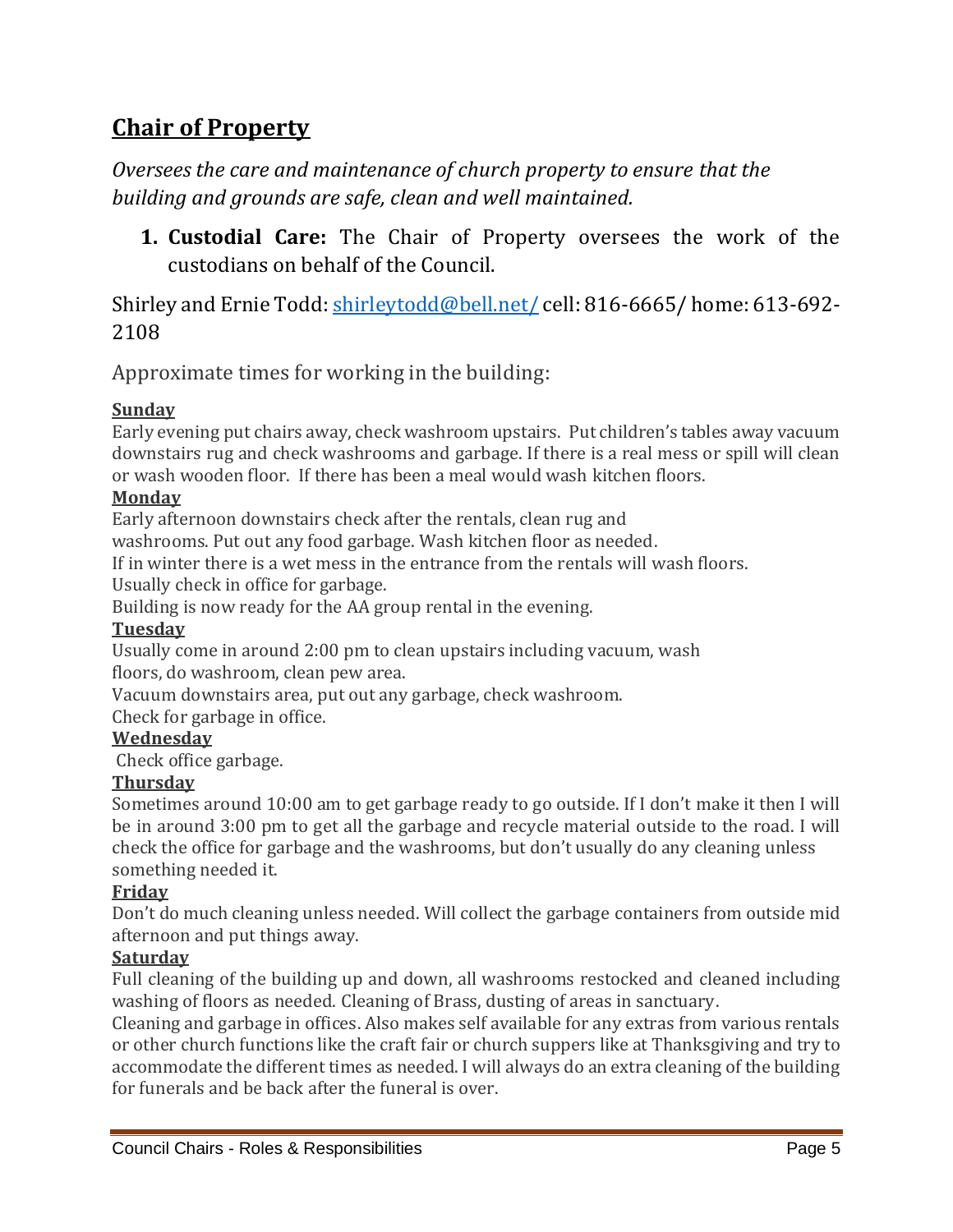- **2. Overseeing occupational health and safety:** The most recent checklist was prepared in 2013.
- **3. Overseeing rental contracts:** The Office Administrator, handles the dayto-day work. The Chair of Property may be asked for advice from time to time regarding our rentals.
- **4. 5 Year Plan:** The most recent report was prepared in April 2014. Most of the items have been attended to. As far as we can ascertain there are no items that require immediate attention.

## **Chair of Stewardship**

*Works with the Treasurer and Stewardship Committee to encourage commitment – the giving of one's time and talents in whatever way possible – on the part of our members.*

## **Stewardship Roles and Duties**

- 1. The giving of one's time and talents in whatever way possible will be encouraged by the Stewardship Committee.
- 2. To ensure the effective ongoing management of Church finances and administrative operations on behalf of the Church Council and the congregation in accordance with the requirements of the United Church of Canada who owns the church property which is beneficially managed by the MUC Trustees.
- 3. To nominate a Treasurer and Members of Stewardship Committee for ratification by Council.
- 4. To meet **at least quarterly** to review finances and administration and report back to Council on any issues that may require Council or congregation approval.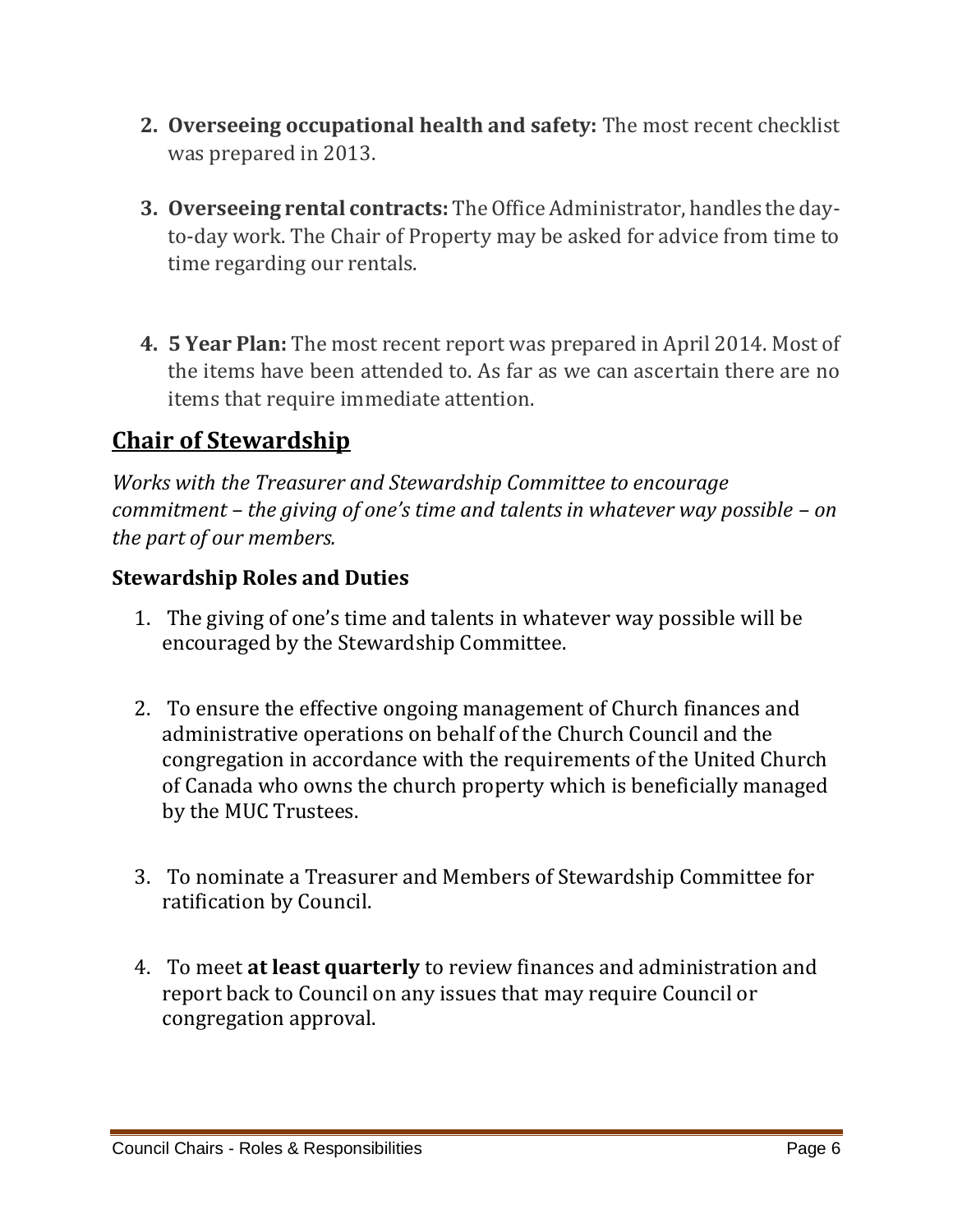- 5. To identify opportunities for educating the congregation about stewardship and its importance in the life of our church. Stewardship is more than just financial issues; it includes all the activities that are carried out to support the mission of the church. Its goal is to make the church viable and growing.
- **6.** To identify opportunities for improving overall church revenue through givings, rentals, fundraising and bequests. A special Stewardship campaign may be initiated periodically (i.e. **every few years).**
- 7. To establish office procedures and work schedules for the church Administrator.
- 8. To ensure that counting teams are appointed and trained and that there is a schedule for counters for **each Sunday**.
- 9. To ensure that procedures for counting and deposit of givings to the church bank account are current and effective.
- 10. To ensure that each Fall, **no later than December** the *envelopes* are updated according to the current listing of members and new envelopes are assigned for distribution before the first Sunday in January. (Envelopes are normally ordered in **March or April**). This work is currently being done by the Church Administrator.
- 11. To ensure that the church bank account(s) is in place and that there is an approved list of persons authorized to sign checks on behalf of the church. Two signatures are required for checks except for a Trustee account which is managed separately by the church Trustees
- 12. To ensure that **by the end of February** *Charitable Donation Receipts* are generated in duplicate from the CDM system and mailed to all donors for the previous calendar year. This task is currently being done by the Church Administrator.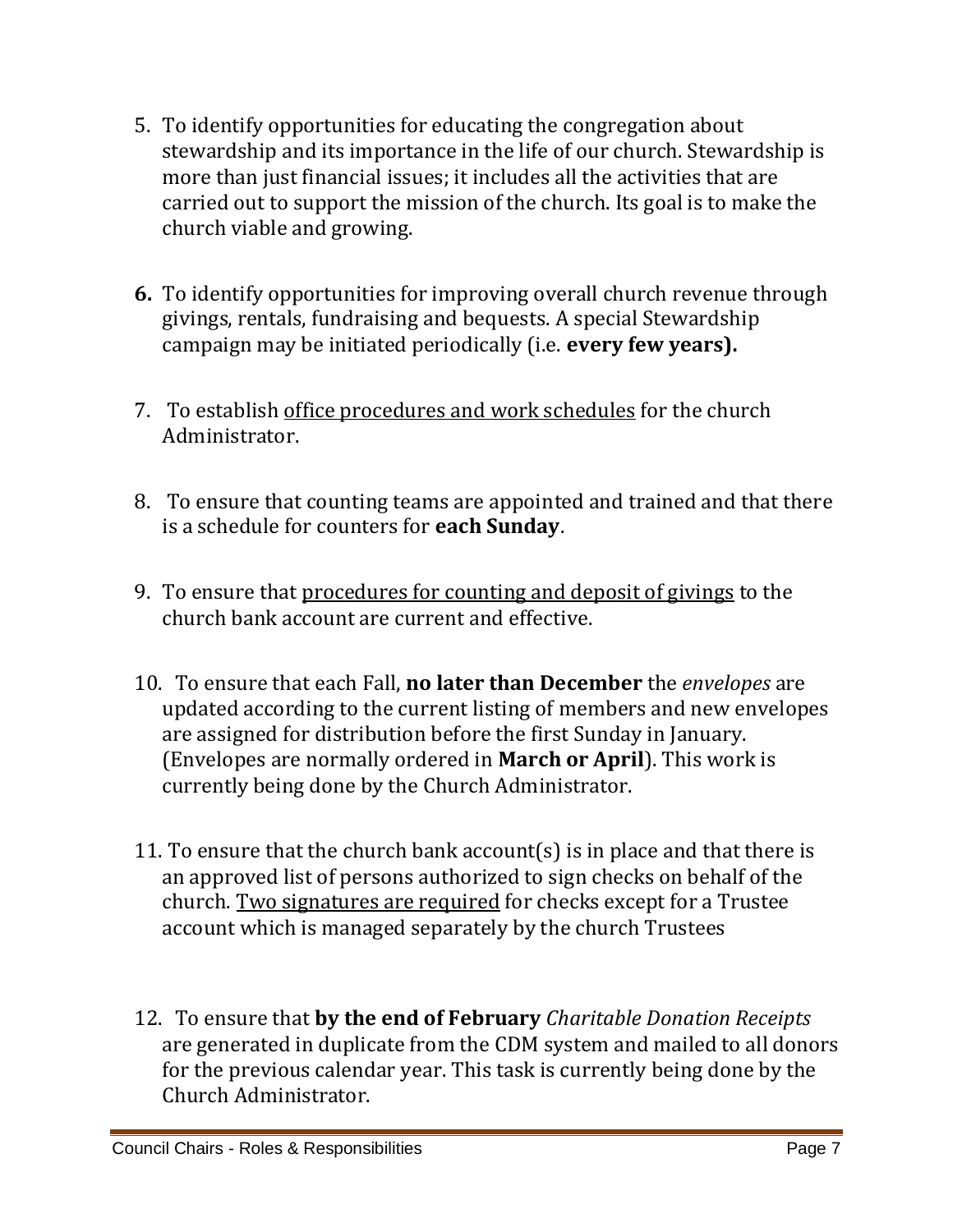13. To ensure preparation of the *Annual Charity Information Return T3010* is completed by the Treasurer in **May** and submitted no later than the end of **June**. The previous year's return is posted on the CRA web site at [http://www.cra-arc.gc.ca/chrts-gvng/lstngs/menu-eng.html.](http://www.cra-arc.gc.ca/chrts-gvng/lstngs/menu-eng.html) CRA has the required forms to be completed on their web site. **Failure to submit this return on time could result in a loss of our charitable status**.

Note: The Financial Handbook for Congregations is available on The United Church of Canada website [\(http://www.united](http://www.united-church.ca/files/handbooks/financial.pdf)[church.ca/files/handbooks/financial.pdf\)](http://www.united-church.ca/files/handbooks/financial.pdf) and through the charities information pages on the Canada Revenue Agency (CRA) website (http://www.cra-arc.gc.ca/chrts-gvng/lstngs/menu-eng.html)

## **Treasurer**

1. Reports the financial situation of the church to Council on a **monthly** basis and to the congregation at least once annually with periodic updates (**normally June and September as a minimum**).

2. Ensures that the church bank account(s) is in place and that there is an approved list of persons authorized to sign checks on behalf of the church. Two signatures are required for checks except for a Trustee account which is managed separately by the church Trustees.

3. Ensures that the bank statements are reconciled with the accounting system monthly. The work is currently being done by the Church Administrator.

4. Ensures that there is a system in place for entering all revenue and expenses into the general ledger on a **weekly basis** (Simply Accounting is used for this purpose.) The work is currently being done by the Church Administrator but might also be done by the Treasurer.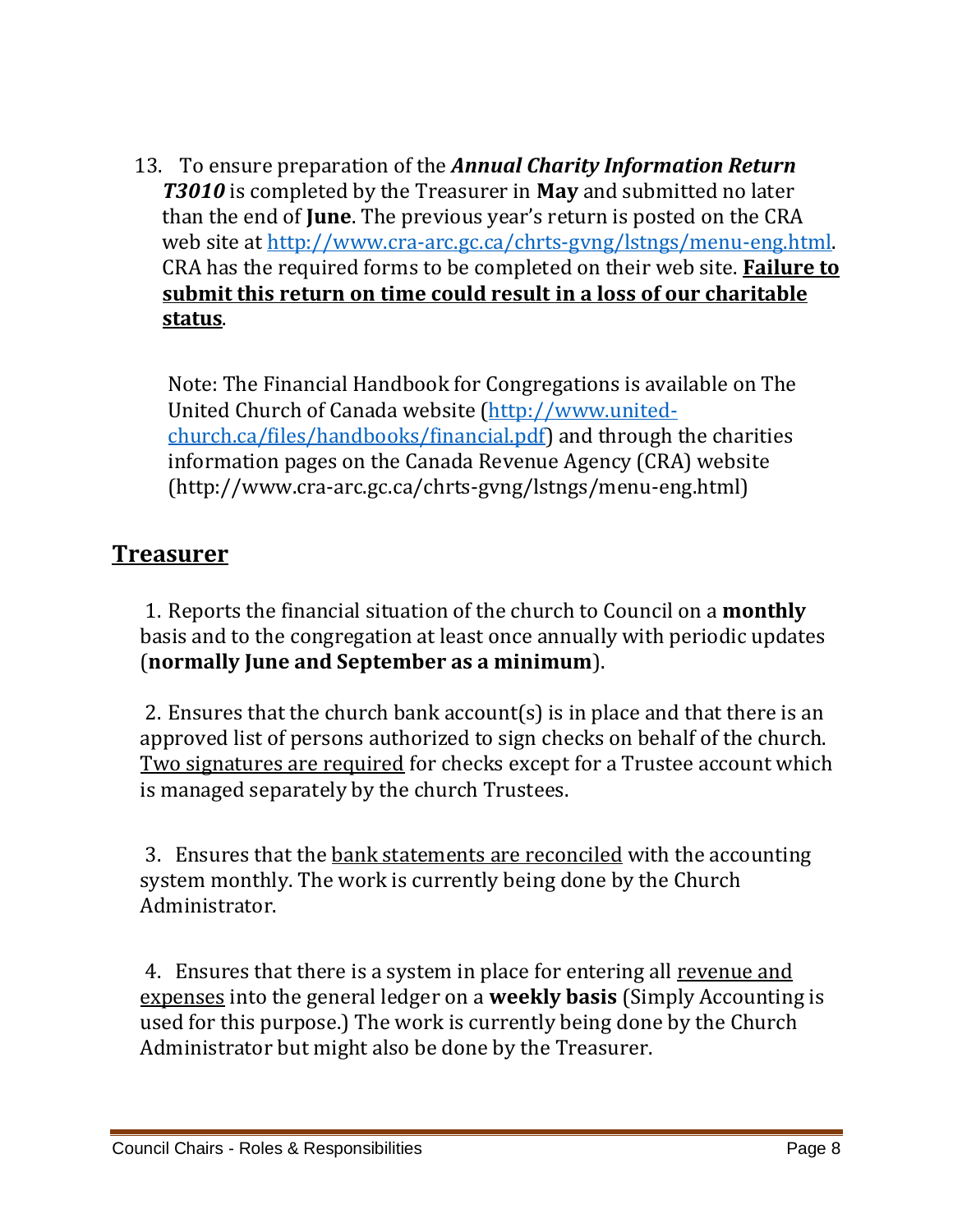5. Ensures that all givings are entered and, if receivable, assigned to a number where applicable in the **CDM system on a weekly basis**. **Monthly** there should be a spot check to ensure that envelope numbers are being correctly recorded by counters and entered in the system. The work is currently being done by the Church Administrator.

6. Ensures that the **Regional Assessment** is paid (**normally in ten monthly instalments January to October**). **Mission and Service contributions** are paid to the United Church of Canada normally on a **quarterly basis**. All other bills should be paid monthly. Preparation of all payment cheques is currently being done by the Church Administrator

7. Identifies a person or persons not directly involved with the Stewardship Committee or with any handling of church finances to act as the reviewer/**auditor** for the financial statements.

8. Ensures that **by the end of February** *Charitable Donation Receipts* are generated in duplicate from the CDM system and mailed to all donors for the previous calendar year. This task is currently being done by the Church Administrator.

9.Ensures preparation of the *Annual Charity Information Return T3010* is completed by the Treasurer in **May** and submitted no later than the end of **June**. The previous year's return is posted on the CRA web site at [http://www.cra-arc.gc.ca/chrts-gvng/lstngs/menu-eng.html.](http://www.cra-arc.gc.ca/chrts-gvng/lstngs/menu-eng.html)

CRA has the required forms to be completed on their web site. **Failure to submit this return on time could result in a loss of our charitable**

Note: The Financial Handbook for Congregations is available on The United Church of Canada website [\(http://www.united](http://www.united-church.ca/files/handbooks/financial.pdf)[church.ca/files/handbooks/financial.pdf\)](http://www.united-church.ca/files/handbooks/financial.pdf) and through the charities information pages on the Canada Revenue Agency (CRA) website (http://www.cra-arc.gc.ca/chrts-gvng/lstngs/menu-eng.html)